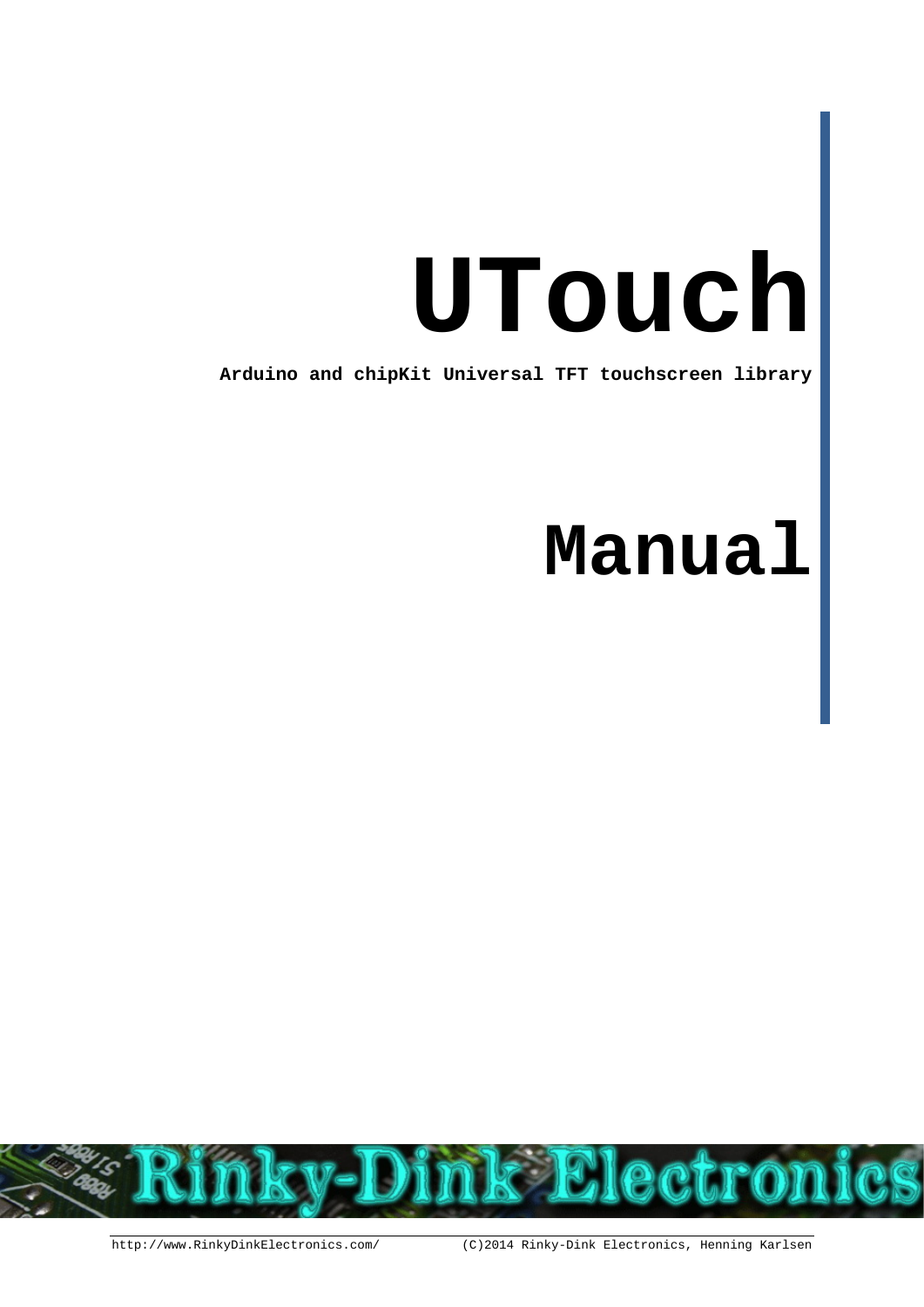#### **Introduction:**

This library was made to complement UTFT to provide touch screen functionality.

You can always find the latest version of the library at **http://www.RinkyDinkElectronics.com/**

For version information, please refer to **version.txt**.

#### **REGARDING CALIBRATION:**

All touch screens will have slight variations. It is therefore important that you calibrate your particular touch screen for the best possible performance. The default calibration data supplied with the library *may* work on your screen, but *only if* your screen has a 320x240 resolution. Screens with other resolutions **MUST** be calibrated.

To calibrate your touch screen you will need to run the **UTouch\_Calibration** sketch supplied in the examples of the library.

- Before you compile and upload the sketch there are a couple of things you must do.
	- 1. Make sure you have uncommented the correct section for your development board
	- 2. Make sure the UTFT display model code is correct for your display module
	- 3. Make sure the TOUCH\_ORIENTATION define is correct. You can find a list of the correct parameter for all the tested displays in the *UTouch\_Supported\_display\_modules* PDF.

Further instructions will be given on screen when you run the sketch.

Remember that if you have more than one touch display module you may have to run the calibration on each module.

An on-line tool to verify your calibration data can be found at **http://www.RinkyDinkElectronics.com/t\_cal\_verify.php**

*Some touch screens, espcially the larger ones (4.3" and larger), have some flaws where they have problems registering touch near the edges. The calibration sketch tries to take this into account when calibrating. Because of this some calibration points may take longer to register.*

It is also recommended that you power your Arduino/chipKit using an external power source when running the calibration on 4.3" and larger screens.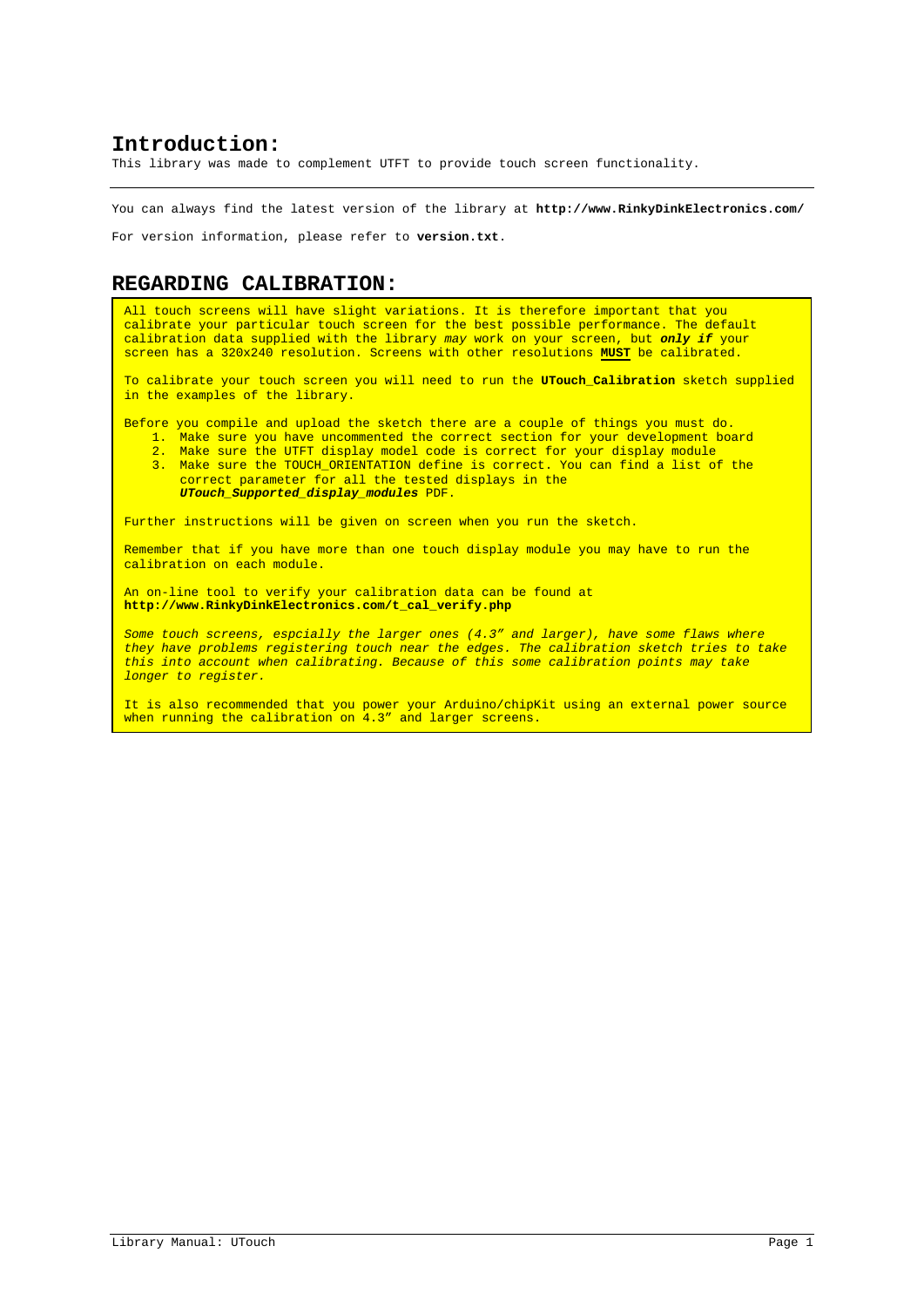### **Defined Literals:**

|                             | Orientation |  |  |  |  |  |  |
|-----------------------------|-------------|--|--|--|--|--|--|
| For use with InitTouch()    |             |  |  |  |  |  |  |
| PORTRAIT: 0<br>LANDSCAPE: 1 |             |  |  |  |  |  |  |
|                             |             |  |  |  |  |  |  |
|                             | Precision   |  |  |  |  |  |  |
| For use with setPrecision() |             |  |  |  |  |  |  |
|                             |             |  |  |  |  |  |  |
| PREC_LOW: 1                 |             |  |  |  |  |  |  |
| PREC MEDIUM: 2              |             |  |  |  |  |  |  |
| PREC_HI: 3                  |             |  |  |  |  |  |  |
| PREC EXTREME: 4             |             |  |  |  |  |  |  |